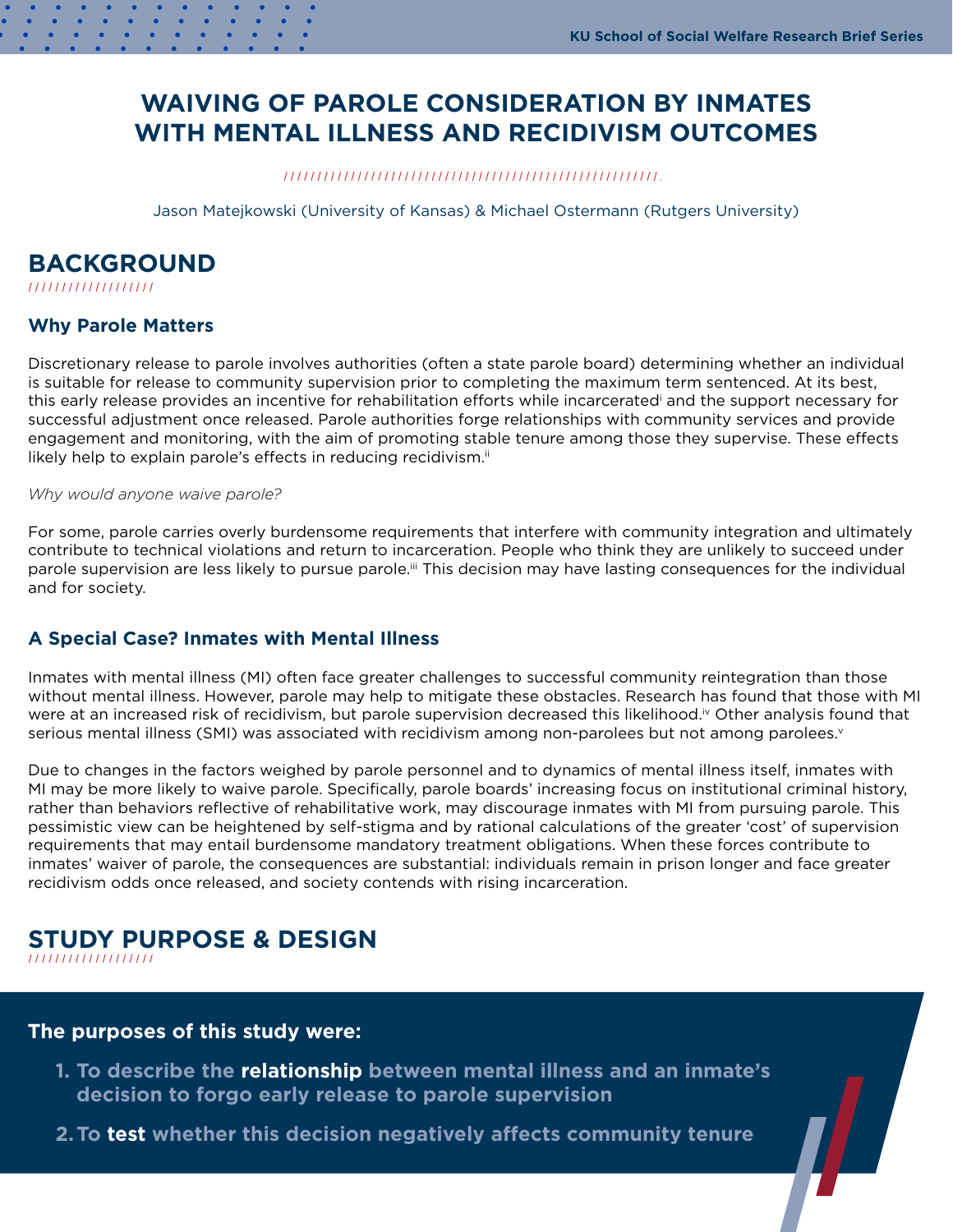# **IMPLICATIONS**

If inmates with mental illness are both especially likely to benefit from parole supervision AND especially likely to waive parole, how should policy respond? While programs to institute parole supervision prior to release can be effective, they are largely politically untenable.<sup>vi</sup> However, there are important changes that can be made to the parole process and community context that greet all reintegrating inmates, to both increase the likelihood of voluntary parole supervision and improve outcomes in this crucial reintegration period.

### *Changes to parole processes*

• Establish procedures that require frequent review of parolee behavior and stability and require modifications

- Minimize the use of costly and onerous community supervision requirements by:
	- Calibrating post-release supervision conditions to level of assessed risk
	- Targeting parole release conditions to those that prevent recidivism
- to parole conditions or early discharge from parole based upon safe behavior
	- following release and may sway inmates' decision-making toward parole consideration. [vii](#page-2-0)
	- to promote informed decision-making about the choice to pursue parole.

• Extending "good time" sentence reductions to community supervision reinforces prosocial behavior

• Parole boards with good-time policies should make inmates aware of these policies early in their sentence,

### *Mental health supports for successful reintegration*

• Communicate with those incarcerated about treatment resources in the communities to which they are likely to

- Ensure initial mental health screening, subsequent treatment, and alliances with community-based organizations to facilitate continuity of care
- return
	- their failure on parole.

• Such processes aid in connecting to community supports those individuals most in need and assuage concerns among those with MI considering parole that lack of community-based services will contribute to

### **CITATION**

Matejkowski, J., & Ostermann, M. (2021). The Waiving of Parole Consideration by Inmates with Mental Illness and Recidivism Outcomes. *Criminal Justice and Behavior,*  48(8), 1052–1071. <https://doi.org/10.1177/0093854820972162>

### **CONTACT**

Jason Matejkowski School of Social Welfare University of Kansas 201 Twente Hall 1545 Lilac Lane Lawrence, KS 66045 e-mail: [jmate@ku.edu](mailto:jmate%40ku.edu?subject=)

<span id="page-1-0"></span>The study explored whether decision-making and community risk predictors differed between those with and without MI and those who choose to forgo parole, max out involuntarily through denial of parole, or are released to parole supervision.

To facilitate analysis, data provided by a State Parole Board included individual-level information about the age, gender, race, time served, active offenses, county of conviction, actuarial risk classification, MI status, and release conditions of all prisoners released from state-run prisons in 2009 (n = 10,957) and 2010 (n = 10,839).

## **KEY FINDINGS** *International Key FINDINGS*

The study found that those with mental illness were at approximately 21% greater odds of voluntarily maxing out their sentence by opting out of parole when compared with those without MI. This relationship between MI and the decision to forgo parole remained when controlling for pertinent characteristics, including age, prior arrests, offense type, and perceived level of risk. There was an additional positive relationship between number of priors and this decision, suggesting that those with lengthier criminal histories may discount their chances at being granted parole. Those with MI, who had a significantly higher number of prior arrests than those without, may be particularly susceptible to this perception. Further, more than two-thirds of participants who voluntarily chose to max out their sentences scored either medium or high risk. Because those with MI had higher risk assessments when compared with those without MI, those with MI may be particularly expectant of onerous supervision requirements, which contributes to increased likelihood of opting out. It is also possible that inaccessibility of community mental health treatment and other environmental factors may affect the decision of inmates with mental illness to forego a chance at early release.

As expected, waiving parole appears to negatively affect outcomes, increasing the 'hazard' of failure (recidivism) by approximately 22% when compared with those who did not waive parole. Hazard rates of rearrest were similar for parole waivers with and without mental illness: approximately 31%. This means that the differences in recidivism tended to be between supervision versus no-supervision groups rather than between those with and without mental illness. Further, recidivism outcomes were similar among those who voluntarily waived parole and those who were denied. In total, then, this suggests that although people with MI who are incarcerated may be more likely to waive parole, the development and promotion of methods for increasing uptake of parole supervision may contribute to reducing recidivism—including for those whose mental illness poses additional challenges to successful reintegration.



As depicted below, descriptive statistics suggest substantial and positive results on successful post-release tenure, for both those with mental illness and those without.

- approximately 21% greater odds of voluntarily maxing out their sentence by opting out of parole when compared with those without MI.
- Waiving parole increases the 'hazard' of recidivism by approximately 22% when compared with those who did not waive parole.
- Hazard rates of rearrest were similar for parole waivers with and without mental illness: approximately 31%.